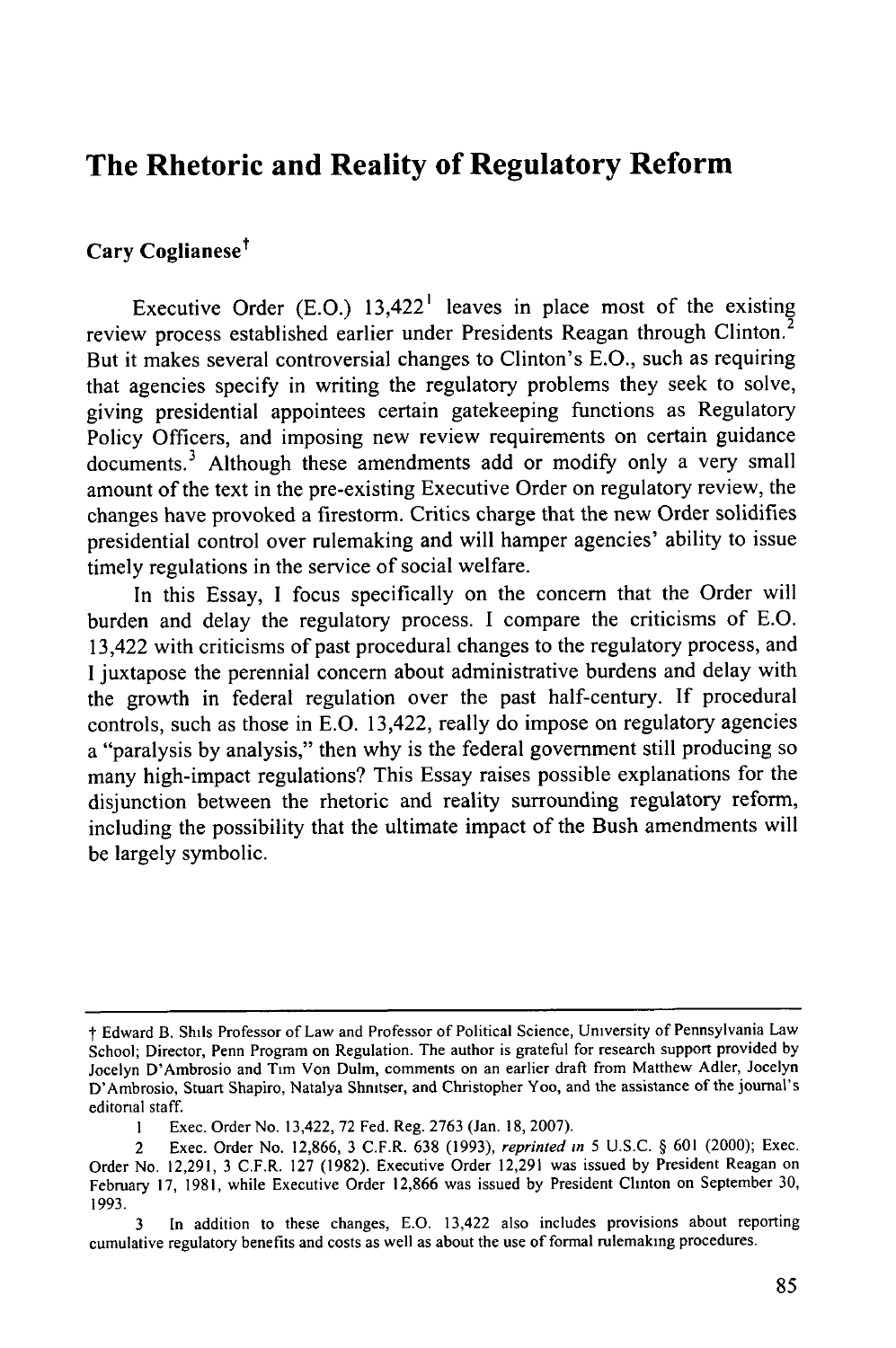#### **I.** Rhetoric Reacting to **E.O.** 13,422

For a short presidential decree on administrative rulemaking, **E.O.** 13,422 has received a remarkable degree of public attention, including a front-page story in *The New York Times*,<sup>4</sup> a broadcast on MSNBC,<sup>5</sup> and two congressional hearings<sup>6</sup>—not to mention the passage of a House appropriations bill blocking its implementation. 7 In the course of the **highly** visible debate over **E.O.** 13,422, critics have advanced two rhetorical arguments. The first emphasizes the balance of power between Congress and the President, tapping into broader critiques of the Bush administration's positions on executive authority in domestic and foreign affairs. 8 The second, and the one on which **I** focus here, is a variation on what economist Albert Hirschman calls the "rhetoric of jeopardy."<sup>9</sup>

**E.O.** 13,422, the argument goes, "deals a body blow to the ability of our agencies to do their jobs."<sup>10</sup> Its requirement that agencies state the problem they seek to solve imposes "another hurdle for agencies to clear" before they can adopt good public policies "protecting public health and safety."' <sup>1</sup>**Its** provisions on guidance documents give the Office of Management and Budget **(OMB)** the ability "to keep the agencies in an endless loop of analysis and

6 There have been at least two congressional hearings *so far.* The House Science and Technology Committee's Subcommittee on Investigations and Oversight held hearings on February 13, 2007 and April 26, 2007. *See Amending Executive Order 12,866: Good Governance or Regulatory Usurpation? Parts I and II: Hearing Before the Subcomm. on Investigation and Oversight of the H. Comm. on Sci. & Tech., I* 10th Cong. (2007), *available at* http://democrats.science.house.gov/ publications/hearings markups details.aspx?NewslD=1269 *and* http://democrats.science.house.gov/ publications/hearings\_markups\_details.aspx?NewsID=1777.

7 Financial Services and General Government Appropriations Act of 2008 § 901, H.R. 2829, 110th Cong. (2007). The Senate did not pass similar legislation.

8 *See, eg.,* Peter L. Strauss, *Overseer or "The Decider"? The President in Administrative Law,* 75 GEO. WASH. L. REV. 696, 732-38 (2007).

9 ALBERT O. HIRSCHMAN, **THE** RHETORIC OF REACTION: PERVERSITY, FUTILITY, JEOPARDY 84 (1991). Although Hirschman focuses most of his attention on the rhetoric of conservatives, he readily acknowledges that progressives make parallel rhetorical moves. *Id.* at 149-54 (labeling the progressives' parallel to the jeopardy argument the "imminent danger thesis"). Conservatives' rhetoric of jeopardy emphasizes the dangers of *action,* while progressives' parallel rhetoric of imminent danger focuses on the dangers of *inaction. Id.* at 153.

10 *Amending Executive Order 12.866: Good Governance or Regulatory Usurpation? Part I: Hearing Before the Subcomm. on Investigation & Oversight of the H. Comm on Sci. & Tech.,* 110th Cong. (2007) (statement of David C. Vladeck, Associate Professor, Georgetown University Law Center), *available at* http://democrats.science.house.gov/Media/File/Commdocs/hearings/2007/ oversight/13feb/vladeck\_testimony.pdf.

11 Pear, *supra* note 4 (quoting Gary D. Bass, Executive Director of OMB Watch).

<sup>4</sup> Robert Pear, *Bush Directive Increases Sway on Regulation,* N.Y. TIMES, Jan. 30, 2007, at **Al** (reporting that "[c]onsumer, labor, and environmental groups denounced the executive order" and feared that it "would hinder agencies' efforts to protect the public").

*<sup>5</sup> Countdown with Keith Olbermann" Executive Order 13,422* (MSNBC television broadcast Jan. 30, 2007), *available at* http://olbermannnation.com/index.php/2007/01/30/executive\_order\_13,422 *and* http://www.youtube.com/watch?v=Sz6NEoKZRMY (conversation between host Keith Olbermann and guest John Dean highlighting potentially "outrageous" consequences of E.O. 13,422, including its "hurdles" for new regulatory actions).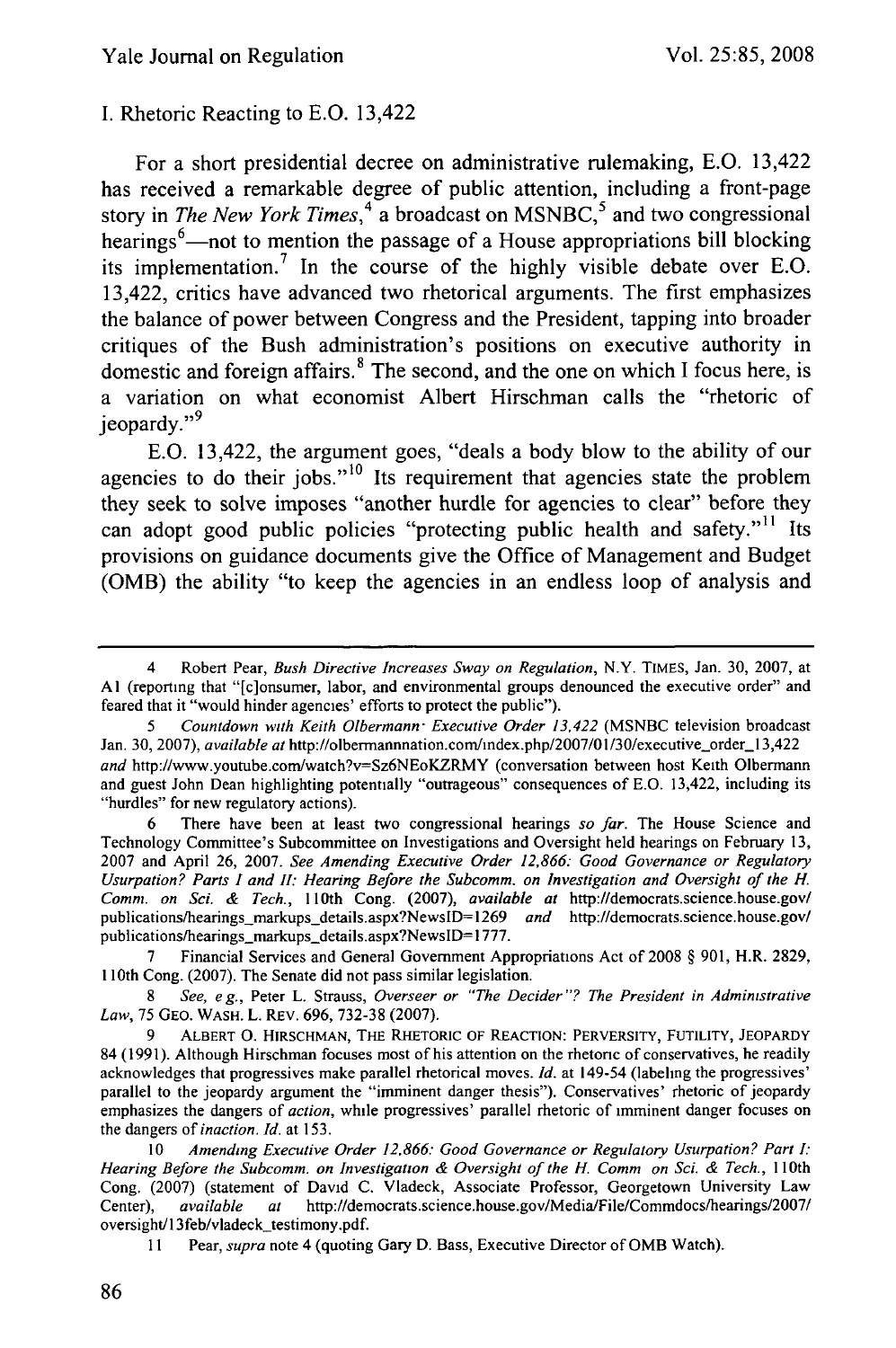[will] lead to endless regulatory delays."<sup>12</sup> The Order's relatively obscure, if somewhat puzzling, provision on formal rulemaking procedures causes at least one prominent administrative law scholar to wonder if its purpose is **"[j]ust** to help one's friends slow things down—throw a good dose of sand into the gears of rulemaking."' **3**

According to critics, E.O. 13,422 generates "gridlock"<sup>14</sup> or "a new bureaucratic bottleneck."<sup>15'</sup> It "codifies regulatory delay.<sup>516</sup>—and hence "lead[s] to the further ossification of an already overburdened administrative process." $i^{\dagger}$ One member of Congress claims E.O. 13,422 provides "another avenue for special interests to slow down and prevent agencies from protecting the public."<sup>18</sup> Still another declares that it "make[s] it harder for agencies to take virtually any action."<sup>19</sup> A former OMB regulatory policy administrator predicts that due to E.O. 13,422, along with recent OMB bulletins and standards, "fewer regulations can be issued." $^{20}$ 

<sup>13</sup>*Amending Executive Order 12,866: Good Governance or Regulatory Usurpation? Part I1:* Hearing Before the Subcomm. on Investigation & Oversight of the H. Comm. on Sci. & Tech., 110th Cong. 12 (2007) (Statement of Peter L. Strauss, Professor, Columbia University School of Law), *available at* http://democrats.science.house.gov/Media/File/Commdocs/hearings/2007/oversight/26apr/ strauss\_testimony.pdf.

14 Union of Concerned Scientists, Presidential Mandate Centralizes Regulatory Power, Endangers Citizens, http://www.ucsusa.org/scientific-integrity/interference/executive-order.html (last visited Nov. 18, 2007).

15 PUBLIC CITIZEN, LATEST WHITE HOUSE POWER GRAB PUTS PUBLIC AT RISK: PROBLEMS OF THE JAN. 2007 EXECUTIVE ORDER **AND** BULLETIN ON GUIDANCE 2 (2007), http://www.citizen.org/documents/new-eo-and-guidance-overview.pdf.

OMB WATCH, UNDERMINING PUBLIC PROTECTIONS: PRELIMINARY ANALYSIS OF THE AMENDMENTS TO EXECUTIVE ORDER 12,866 ON REGULATORY PLANNING AND REVIEW 3 (2007), *available at* http://www.ombwatch.org/regs/EO 12866\_amendments.analysis.pdf.

17 Vladeck, *supra* note 10, at 19.

18 Press Release, Subcomm. on Investigation & Oversight of the H. Comm. on Sci. & Tech., Miller Leads Subcommittee Hearing into White House Exec. Order that Gives More Political Control Over Public Health, Safety Regulations (Feb. 13, 2007), *available* at http://democrats. science.house.gov/press/PRArticle.aspx?NewslD=1328 (quoting Rep. Brad Miller).

19 153 CONG. REC. E1438, E1438 (June 28, 2007) (statement of Rep. Waxman).

20 *Amending Executive Order 12,866: Good Governance or Regulatory Usurpation? Part I:* Hearing Before the Subcomm. on Investigation & Oversight of the H. Comm. on Sci & Tech., 110th Cong. 9 (2007) (statement of Sally Katzen, Adjunct Professor, University of Michigan Law School), *available at* http://democrats.science.house.gov/Media//File/Commdocs/hearings/2007/oversight/13feb/ katzen-testimony.pdf.

<sup>12</sup> OMB WATCH, A FAILURE TO GOVERN: BUSH'S ATTACK ON THE REGULATORY PROCESS 22 (2007), http://www.ombwatch.org/regs/PDFs/FailuretoGovern.pdf. Even an otherwise supportive treatment of E.O. 13,422 expresses concern that the revised "process could slow or stop the issuance of some guidance that serves a useful social purpose." *Amending Executive Order 12,866: Good Governance or Regulatory Usurpation? Part* I." *Hearing Before the Subcomm. on Investigation & Oversight of the H. Comm. on Sci. & Tech.,* 110th Cong. 4 (2007) (statement of Robert W. Hahn, President, AEI-Brookings Joint Center for Regulatory Studies), *available at* http://democrats. science.house.gov/Media/File/Commdocs/hearings/2007/oversight/26apr/hahntestimony.pdf.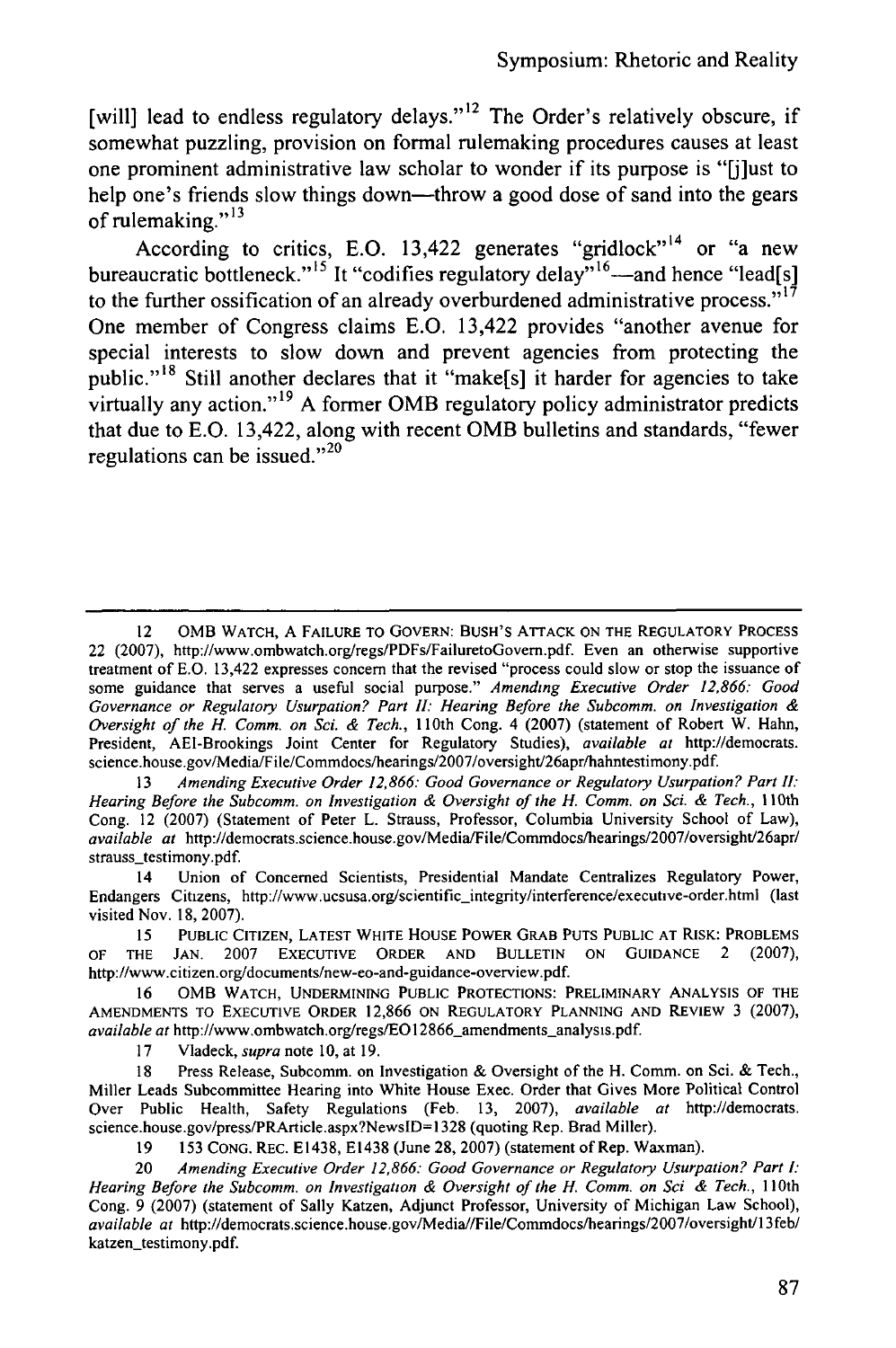#### II. Rhetoric and Reaction in Administrative Law

The kinds of criticisms that have been leveled against E.O. 13,422 are hardly new. Burdens and delays have figured prominently in the rhetoric against a variety of administrative law reforms. When President Reagan first established formal White House review of rulemaking under E.O.  $12,291$ ,<sup>21</sup> critics raised separation of powers questions, $^{22}$  but they also complained that OMB review would impede agencies' ability to make new regulations.<sup>23</sup> A widely cited article published in the *Harvard Law Review* during the Reagan years declared that "OMB control imposes costly delays that are paid for through the decreased health and safety of the American public."<sup>24</sup> Even after President Clinton changed the Reagan Order to reserve OMB review for a more limited set of significant rules and to place time limits on the review process, $^{25}$ scholars continue to claim that OMB review slows down the regulatory process, and even grinds it to a halt in certain instances.<sup>26</sup>

23 Felicity Barringer, *If Rules Are Made to Be Broken, So Are Rulemakers,* WASH. POST, June 25, 1981, at A21 (describing the Reagan Order as "requiring further delays and studies of all pending rules"); Philip Shabecoff, *Reagan Order on Cost-Benefit Analysis Stirs Economic and Political Debate,* N.Y. TIMES, Nov. 7, 1981, at 28 (noting that the Reagan administration had issued only about thirty new major regulations compared with "100 to 200 such major regulations" in previous years, and quoting observers who suggested that OMB review was "stemming regulation" and serving as a means to "obstruct regulations"); *see also* Christopher C. DeMuth & Douglas H. Ginsburg, *White House Review ofAgency Rulemaking,* 99 HARV. L. REV. 1075, 1087-88 (1986) ("[M]ost criticism has focused.., on the delay that OMB review entails."); OMB Watch, OMB Control of Rulemaking: The End of Public Access 13 (Aug. 1985) (on file with author) ("The required cost/benefit analyses impose[] often heavy burdens on the regulatory agencies."). Even earlier efforts of presidential oversight were said to obstruct rulemaking. *See id.* at 3 (stating that Nixon's "[h]ighly controversial" review process stood "accused of delaying the already lengthy environmental regulatory process").

24 Alan B. Morrison, OMB *Interference with Agency Rulemaking: The Wrong Way To Write a Regulation,* 99 HARV. L. REV. 1059, 1064 (1986). Publishing in the same issue of the *Harvard Law Review,* Christopher DeMuth and Douglas Ginsburg lauded OMB review because it "encourages policy coordination, greater political accountability, and more balanced regulatory decisions." DeMuth & Ginsburg, *supra* note 23, at 1081. DeMuth and Ginsburg both served as Administrators of the Office of Information and Regulatory Affairs within OMB. DeMuth & Ginsburg, *supra* at 1075. Their claims, and those of other supporters of OMB review, can and should be scrutinized along with the claims of critics--especially since empirical studies generally "have failed to show that economic analysis and OMB review have significant effects on the cost-effectiveness of government regulations." Cary Coglianese, *Empirical Analysis and Administrative Law,* 2002 U. ILL. L. REV. 1111, 1123 (2002); *see also id.* at 1123 nn.54-57 (citing studies of the impact of economic analysis on regulatory decisions).

25 The Reagan Executive Order required agencies to submit *all* rules to OMB for review. Exec. Order No. 12,291 §§ 3(c)(3), 3(e)(2)(C), 3(f)(2). In contrast, the Clinton Executive Order only required agencies to submit *significant* rules to OMB. Exec. Order No. 12,866, 3 C.F.R. 638 **§§** 6(a)(3)(A), 6(a)(3)(B), 6(b)(l) (1993), *reprinted in* 5 U.S.C. § 601 (2000). Furthermore, unlike the Reagan Order, the Clinton Order stated that when reviewing proposed and final rules "OIRA shall **...** notify the agency in writing of the results of its review.., within 90 calendar days" *Id.* § 6(b)(2).

26 *See, e.g.,* Richard B. Stewart, *Administrative Law in the Twenty-First Century,* 78 N.Y.U. L. REv. 437, 447 (2003) ("OMB regulatory analysis and other forms of regulatory impact review have also contributed to 'paralysis by analysis.' Agencies increasingly turn to less formal, less accountable, and more opaque methods of making regulatory policy."). It has even been said that "OMB's review of agency rulemaking has proved far more intrusive during the 1980s and early 1990s than either judicial

<sup>21</sup> Exec. Order No. 12,291, 3 C.F.R. 127 (1981).

<sup>22</sup> *See, e.g.,* Morton Rosenberg, *Beyond the Limits of Executive Power: Presidential Control ofAgency Rulemaking Under Executive Order 12,291,* 80 MICH. L REv. 193 (1981).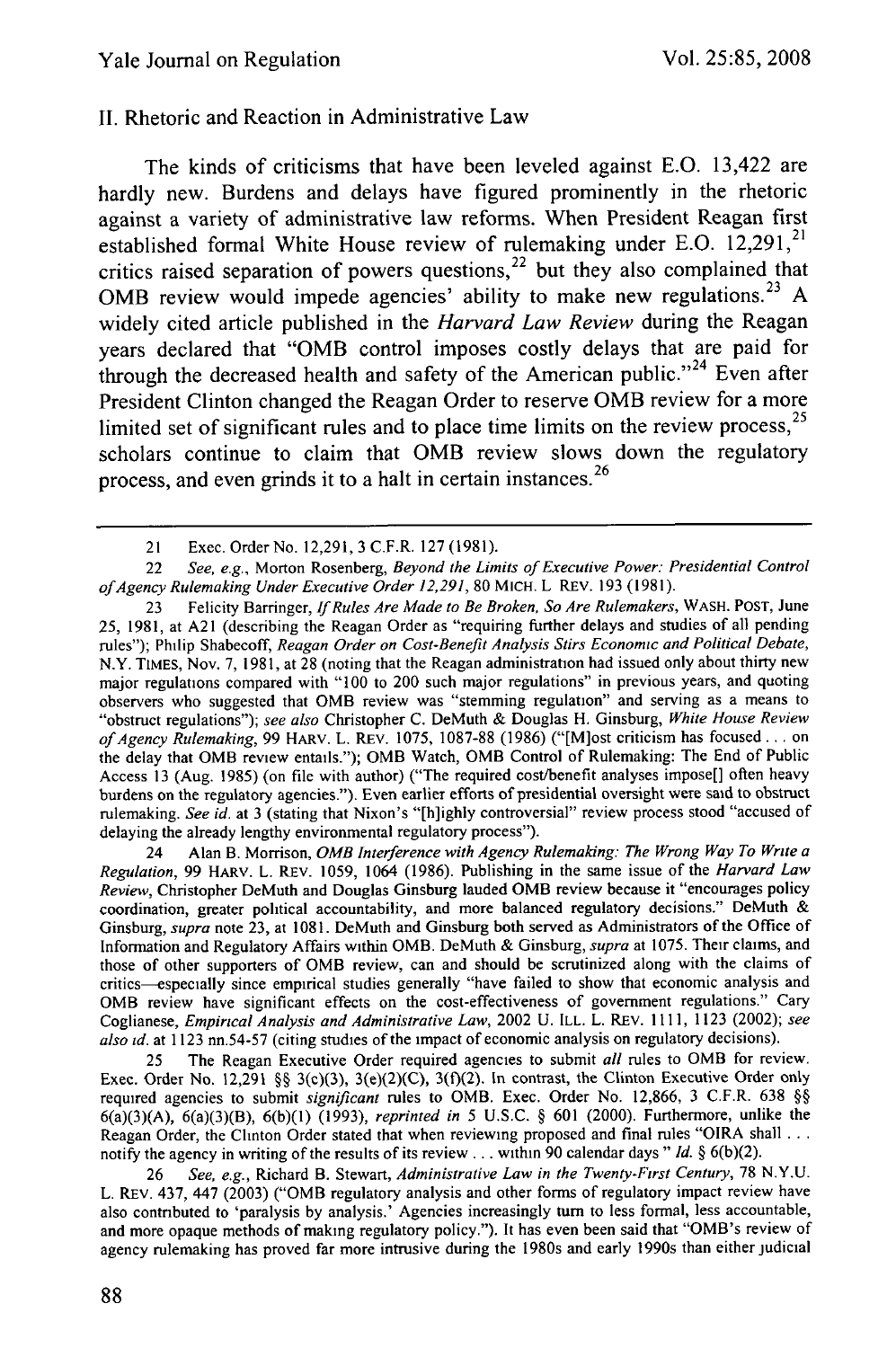**OMB** review is not the only procedure to stand accused of obstruction. What critics say about **OMB** generally, and **E.0.** 13,422 specifically, mirrors the charges leveled against many other administrative procedures. For example, environmental impact statements required **by** the National Environmental Policy Act purportedly postpone many federal actions.<sup>27</sup> The Freedom of Information Act allegedly imposes high costs on federal agencies. 28 Critics of recent proposals for peer review and other checks on information quality claim that they will unduly delay regulatory policymaking.<sup>29</sup> It has become widely accepted that judicial review under the arbitrary and capricious standard has "burdened, dislocated, and ultimately paralyzed" certain agencies' rulemaking. **<sup>3</sup> 0**

"Paralysis by analysis" has become a cliché in regulatory circles today.<sup>31</sup> This appealing rhyme, though, is itself far from new, dating at least to the first half of the twentieth century when it appeared in sermons and other religious

<sup>28</sup>*See, e.g,* Antonin Scaha, *The Freedom of Information Act Has No Clothes,* REGULATION, Mar.-Apr. 1982, at 14, 15-16 (describing that FOIA requests "have greatly burdened investigative agencies and the courts"). Scalia's argument against FOIA, along with criticisms of delays caused by NEPA, suggest how arguments about the burden of administrative procedures can cut across ideological lines.

29 *See, e.g.,* Thomas **0.** McGarity, *Our Science Is Sound Science and Their Science Is Junk Science: Science-Based Strategies for Avoiding Accountability and Responsibility for Risk-Producing Products and Activities,* 52 **KAN.** L. REV. 897, 935 (2004) (arguing that "the result [of the Information Quality Act] can only be added expense and delay in the decisionmaking process"); J.B Ruhl & James Salzman, *In Defense of Regulatory Peer Review,* 84 WASH. **U.** L. REV. **1, 6 (2006)** (quoting a critic of peer review who predicted that regulatory peer review will "introduce potentially massive costs and delay, thus injecting paralysis by analysis into the regulatory process").

30 Jerry L. Mashaw & David Harfst, *Inside the National Highway Traffic Safety Administration Legal Determinants of Bureaucratic Organization and Performance,* 57 U. **CHI.** L. REV. 443, 443 (1990). *See also* Cass R. Sunstein & Adrian Vermeule, *Interpretation and Institutions,* <sup>101</sup> MICH. L. REV. 885, 932 (2003) ("[Judicial] review has contributed to the 'ossification' of notice-andcomment rulemaking, which now takes years, in part as a result of the effort to fend off judicial challenges. In light of the risk of invalidation, many agencies have turned away from notice-andcomment rulemaking altogether.").

**31** *See, e.g.,* Daniel **A.** Farber, *Rethinking Regulatory Reform After* American Trucking, 23 PACE L. REV. 43, 51 (2002) ("Environmentalists respond that cost-benefit analysis is a recipe for 'paralysis by analysis."'); Thomas **0.** McGarity, *The APA at Fifty: The Expanded Debate over the Future of the Regulatory State,* 63 U. CHI. L. REV. 1463, **1523 (1996)** (noting the "fear that many of the cognitive regulatory reforms **...** will lead to 'paralysis by analysis"'); Chris Mooney, *Paralysis by Analysis,* WASH. MONTHLY, May 2004, at 23, *available at* http://www.washingtonmonthly com/ features/2004/0405.mooney.html.

or congressional review" Thomas **0.** McGarity, *Some Thoughts on "Deossfying" the Rulemaking Process,* 41 DUKE L.J. 1385, 1429 (1992).

<sup>27</sup> *See, e.g.,* Sharon Buccino, *NEPA Under Assault Congressional and Administrative Proposals Would Weaken Environmental Review and Public Participation,* 12 N.Y.U. ENVTL. L.J. 50, 52 (2003) ("Some critics blame the NEPA process for delay and inefficiency."); Bradley C. Karkkainen, *Toward* a *Smarter NEPA: Monitoring and Managing Government's Environmental Performance,* <sup>102</sup> COLUM. L. REV. 903, 906-07 (2002) (stating that NEPA "demands the impossible" and "places extreme demands on agency resources"); James T.B. Tripp & Nathan **G.** Alley, *Streamlining NEPA's Environmental Review Process: Suggestions for Agency Reform,* 12 N.Y.U. ENVTL. L.J. 74, 75 (2003) ("[C]ommentators and the agencies bound by [NEPA's] requirements have often decried the Act as a time- and resource-consuming annoyance.").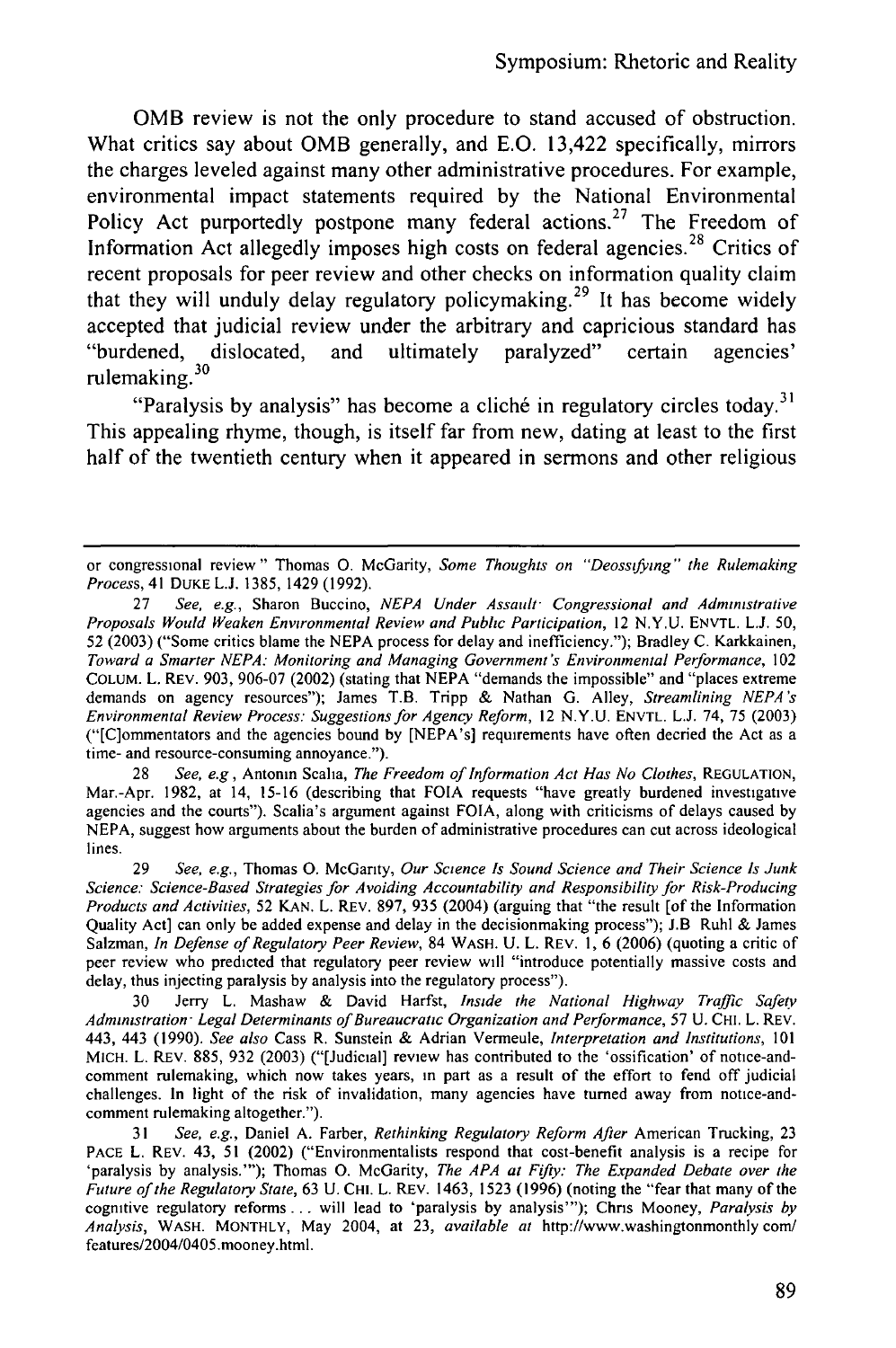writings.<sup>32</sup> The underlying concern the rhyme conveys about administrative process also dates back to the early part of the last century. In an article published in the *Harvard Law Review* in **1938,** an administrative law scholar asked whether New Deal changes in rulemaking procedures would lead at least to "a partial paralysis . . . by reason of excessive formality and litigation."<sup>33</sup>

At the time of the New Deal, proposals for government-wide procedural reform triggered the "fear of unduly hampering" agencies. <sup>34</sup>**Of** course, today the informal rulemaking provisions of the Administrative Procedure Act **(APA)** of 1946 are held up as a model of administrative simplicity and efficiency,  $3<sup>5</sup>$ only to have been spoiled **by** developments in judicial and regulatory oversight in the last several decades. 36 It is little **known** that the **APA** was itself once viewed as a major source of ossification. Scholars in the 1940s feared that its uniform procedures would "severely cramp the style of government regulation."<sup>37</sup> The right to file a rulemaking petition under  $\S$  553(e) was of "doubtful value," especially since agencies could be "swamped **by** frivolous requests having delay as their sole objective."<sup>38</sup> It is hard to imagine now, but at the time of the APA's adoption some academic observers forecasted "disastrous" effects from the law, characterizing the Act as nothing short of a "sabotage of the administrative process."<sup>39</sup>

<sup>32</sup> *See, e.g.,* **ELI STANLEY** JONES, **THE** CHRIST **OF** EVERY ROAD: **A STUDY IN PENTECOST** 40 (1930). Although the phrase appears to have been employed most commonly by Christian writers and preachers during the early part of the twentieth century, it came into more general usage after Martin Luther King, Jr. made it part of his call for racial justice. *See* MARTIN LUTHER KING, JR., **STRENGTH** TO LOVE 17 (1963). The rhyme appeared within the pages of the *Federal Register* as early as in 1952, used by a Republican appointee to the Federal Communications Commission. *See* Dissenting Opinion of Comm'r Robert F. Jones, 17 Fed. Reg. 4093, 4094 (May 2, 1952) ("The Commission has had the paralysis of analysis for 1 year, not consumed in drafting the general rules and standards [for television service], but consumed in a search for a city-to-city allocation plan which it can freeze on the country by rule-making proceedings.").

<sup>33</sup> Ralph F. Fuchs, *Procedure in Administrative Rule-Making,* 52 HARV. L. REV. 259, 280 (1938).

<sup>34</sup> E. Blythe Stason, *Administrative Law-Developments: 1940-1945,* 44 MICH. L. REV. 797, 803 (1946).

<sup>35</sup> KENNETH CULP DAVIS, ADMINISTRATIVE LAW TREATISE 283 (1970) (describing informal rulemaking under the APA as being among the "greatest inventions of modem government"). This phrase of Davis's continues to be quoted today.

<sup>36</sup> McGarity, *supra* note 26, at 1385 ("Professor Kenneth Culp Davis captured the prevailing sentiment . . . when he called informal rulemaking 'one of the greatest inventions of modern government.' Twenty years later, the bloom is off the rose.... [The] rulemaking process has become increasingly rigid and burdensome [due to an] assortment of analytical requirements.., and evolving judicial doctrines **.... ")** (citation omitted).

<sup>37</sup> Fritz Morstein Marx, *Some Aspects of Legal Work in Administrative Agencies,* 96 U. PA. L. REV. 354, 354 n.2 (1948).

<sup>38</sup> Foster H. Sherwood, *The Federal Administrative Procedure Act,* 41 AM. POL. SCI. REV. 271, 279 (1947).

<sup>39</sup> Frederick F. Blachly & Miriam E. Oatman, *Sabotage of the Administrative Process,* 6 PUB. ADMIN. REV. 213, 213 (1946).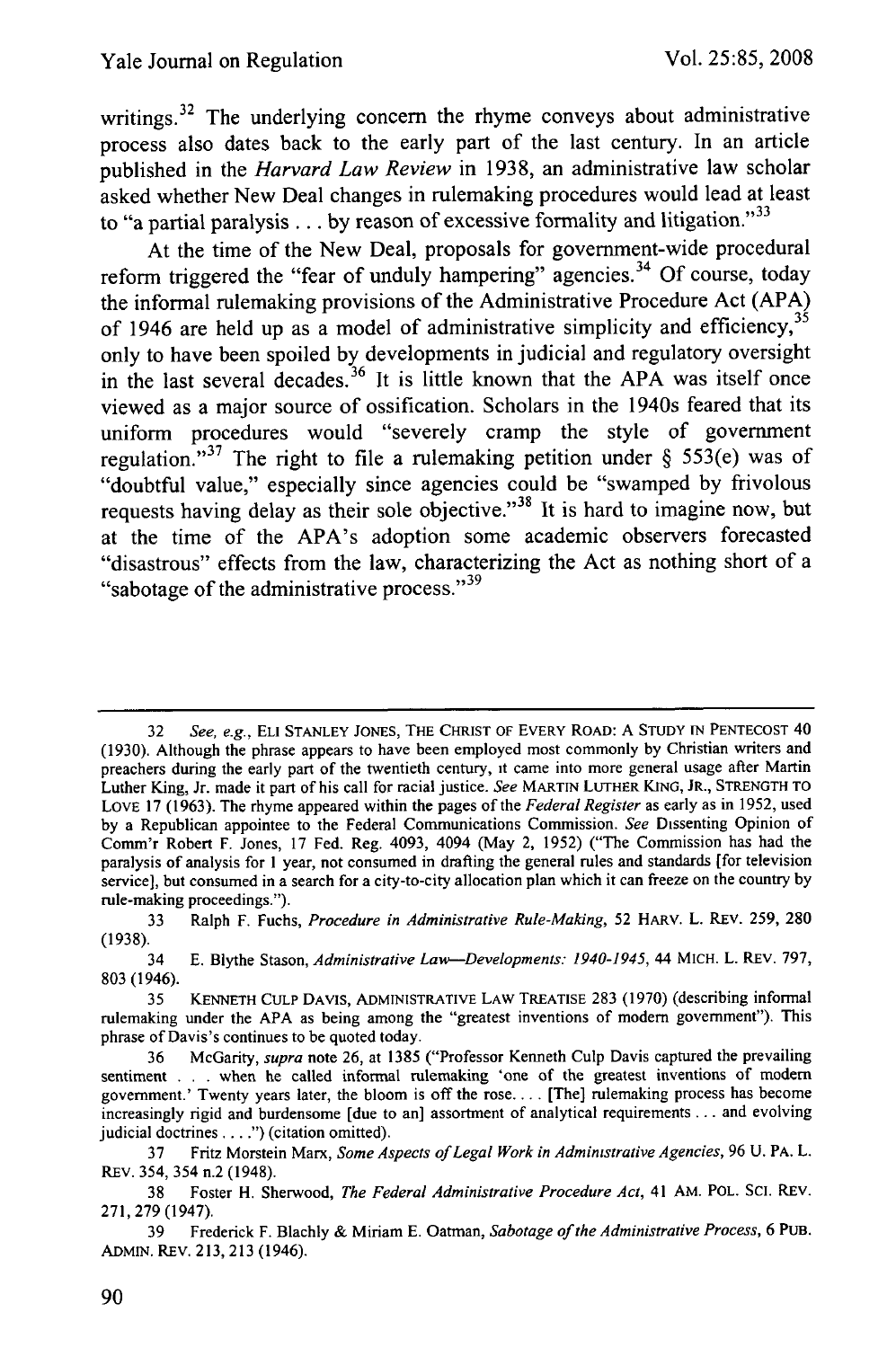#### III. The Reality of Regulatory Growth

We have thus heard complaints about procedural burdens many times before. What, then, should we make of the rhetorical similarities between criticisms of E.O. 13,422 and of administrative procedures more generally? The perennial nature of the refrain about delay and obstruction might well make anyone suspicious that the criticisms of E.O. 13,422 are nothing more than the rhetorical ploy trotted out by the opponents of any reform. But as Hirschman reminds us, the mere fact that a rhetorical argument is repeated or even overused does not necessarily make it wrong.40 The impact of OMB review, with or without E.O. 13,422, is ultimately an empirical question that requires looking at what agencies have actually done in terms of rulemaking.<sup>41</sup>

Yet here is where suspicions about the rhetoric of paralysis grow strongest, because the regulatory state has increased considerably in size and impact since the establishment of the APA and subsequent reforms, including OMB review. The sheer volume of rules, as measured by pages in the Code of Federal Regulations (CFR), has increased about five times since 1946 and has continued to grow since the advent of OMB review. For the past couple of decades, the federal government has issued an average of about 4000 new rules each year in the *Federal Register.* The 2006 CFR contains about 33% more pages than did the 1980 volume of the CFR.<sup>42</sup>

Pages of rules are only one way to measure regulatory activity. When estimated monetarily, the impact of federal regulation has also increased. Not only do new rules deliver substantial benefits to society, they also impose substantial costs. According to the estimates collected by OMB during its review process, government regulations issued since 1981 have imposed \$127 billion in annual costs on the economy.<sup>43</sup> According to a retrospective study conducted by the National Highway Traffic Safety Administration, the annual costs attributable to mandatory federal auto safety standards have increased from \$255 per car during the 1968-78 period to \$760 per car in the 1991-2001 period, even controlling for inflation.<sup>44</sup> An independent study has reported that

<sup>40</sup> HIRSCHMAN, supra note 9, at 166.

<sup>41</sup> See generally Coglianese, supra note 24.

<sup>42</sup> The values reported in this paragraph draw on data on file with the author that were collected by and obtained from the Office of the Federal Register. A recent study **by** Anne Joseph O'Connell similarly "calls into question much of the existing debate on regulatory 'ossification"' and reports data on rulemaking frequency that "strongly suggest that the administrative state is not ossified **"** Anne Joseph O'Connell, Political Cycles *of Rulemaking" An Empirical Portrait of the Modern Administrative State,* 94 VA. L. REV. (forthcoming June 2008).

<sup>43</sup> **OFFICE** OF MGMT. & **BUDGET,** DRAFT 2007 REPORT TO **CONGRESS ON** THE **COSTS AND** BENEFITS OF FEDERAL REGULATIONS 34 (2007), http://www.whitehouse.gov/omb/inforeg/2007\_cb/ 2007 draft-cb-report.pdf. The same report indicates that annual average regulatory costs have tended to be lower during the second Bush administration than during previous administrations, although of course these data precede the issuance of E.O. 13,422. Id.

<sup>44</sup> MARCIA J. TARBET, **NAT'L** HIGHWAY TRAFFIC **SAFETY ADMIN., COST AND** WEIGHT **ADDED** BY THE FEDERAL MOTOR **VEHICLE** SAFETY **STANDARDS** FOR MODEL YEARS 1968-2001 **IN PASSENGER** CARS **AND** LIGHT TRUCKS 145 tbl.5A (NHTSA Report No. DOT HS 809 834, 2004),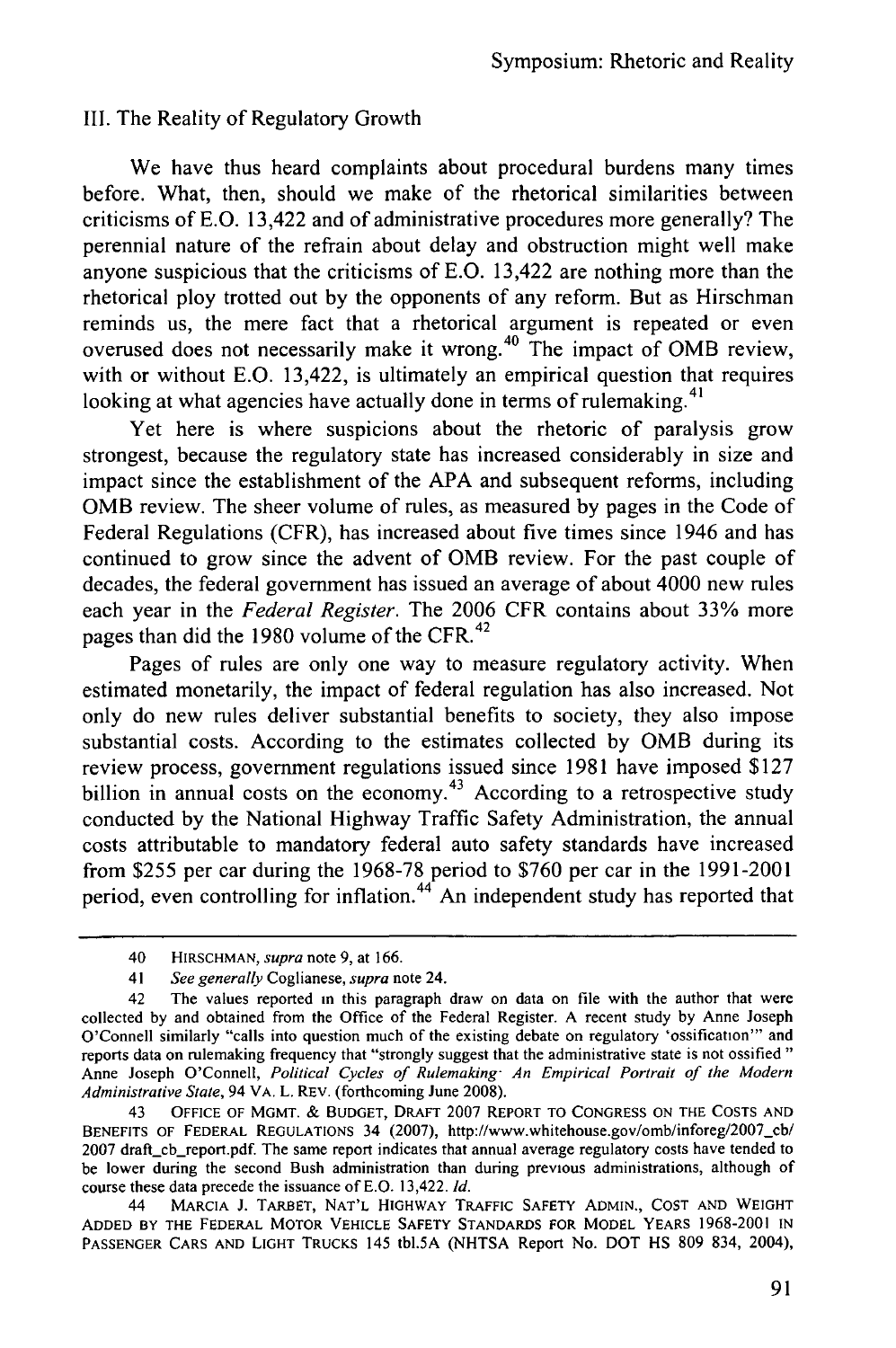the annual costs associated with environmental regulations more than quadrupled between 1972 and 1992, roughly a decade before and a decade after the establishment of OMB review.<sup>45</sup>

Given the overall increase in pages of regulation and their costs, government regulators have clearly not been paralyzed. Have they nevertheless been hobbled? Is it possible that regulatory growth would have been greater still in the absence of OMB review? Several empirical studies have tried to determine whether OMB review slows down the rulemaking process, thus making it harder for agencies to issue as many rules as they otherwise would. Although it might seem intuitive that OMB review would increase the time and expense of issuing new rules, researchers have not found systematic evidence that OMB review imposes any significant delay on the regulatory process, notwithstanding careful analysis of both large-sample datasets and matched case studies. For example, political scientists Cornelius Kerwin and Scott Furlong published a regression analysis of the determinants of EPA rulemaking duration in which they found little by way of any statistically significant effect from OMB review. 46 Stuart Shapiro, another social scientist, analyzed a series of matched *state* agencies and found that even seemingly cumbersome rulemaking procedures, like economic analysis review, did not affect the rate of regulatory change, although the partisan control of the political branches did. $47$ More recently, political scientist Steven Balla and his colleagues studied the determinants of the duration of OMB review and found that, contrary to claims that special interests try to capture OMB review to delay rules, reviews were actually shorter when only narrow sets of businesses were in contact with

45 Adam B. Jaffe et al., *Environmental Regulation and the Competitiveness of U.S. Manufacturing: What Does the Evidence Tell Us?,* 33 J. ECON. LIT. 132, 140 (1995).

46 Cornelius M. Kerwin & Scott R. Furlong, *Time and Rulemaking: An Empirical Test of Theory,* 2 J. PUB. ADMIN. RES. & THEORY 113 (1992). The Kerwin and Furlong study analyzed determinants of the duration of 150 non-routine EPA rules issued during the period from October 1, 1986 through September 30, 1989, drawing on data collected from the EPA's internal regulatory management system. *Id.* at 122. The authors reported results from three separate regression models In two of these models, the OMB review variable was not significant at all. *Id.* at 130. In the model of duration between proposed and final rules, OMB review was statistically significant, but only had an effect that for every day a rule was under OMB review, the duration of the process was lengthened by two days. *Id.* Even with this one apparent statistical relationship, the variable for OMB review could be serving as at least a partial proxy for the overall complexity or political salience of rules. *Id.* at 132. In other words, at least part of any statistically observed delay may stem from the fact that rules that go to OMB for review are simply more complex and controversial to begin with than the ordinary rule.

47 Stuart Shapiro, *Speed Bumps and Roadblocks: Procedural Controls and Regulatory Change,* 12 J. PUB. ADMIN. REs. & THEORY 29 (2002). Shapiro studied day care regulation in eight states, selecting states in pairs that otherwise were geographically and economically similar. He chose to study day care regulation because it is a domain that has largely escaped federal preemption, thus helping to maximize the possibility of variation across states. Contrary to prior expectations, Shapiro found that regulators in states with purportedly cumbersome regulatory procedures were not deterred from issuing new regulations. Instead, he found that the key determinant of the level of regulatory activity was the political environment within the states. When the political alignment in the legislature and executive branch favored regulatory change, change generally occurred, even in states with higher procedural hurdles. *Id.*

*available at* http://www.nhtsa.dot.gov/cars/rules/regrev/Evaluate/809834.htm (reporting all data on unit costs in 2002 dollars).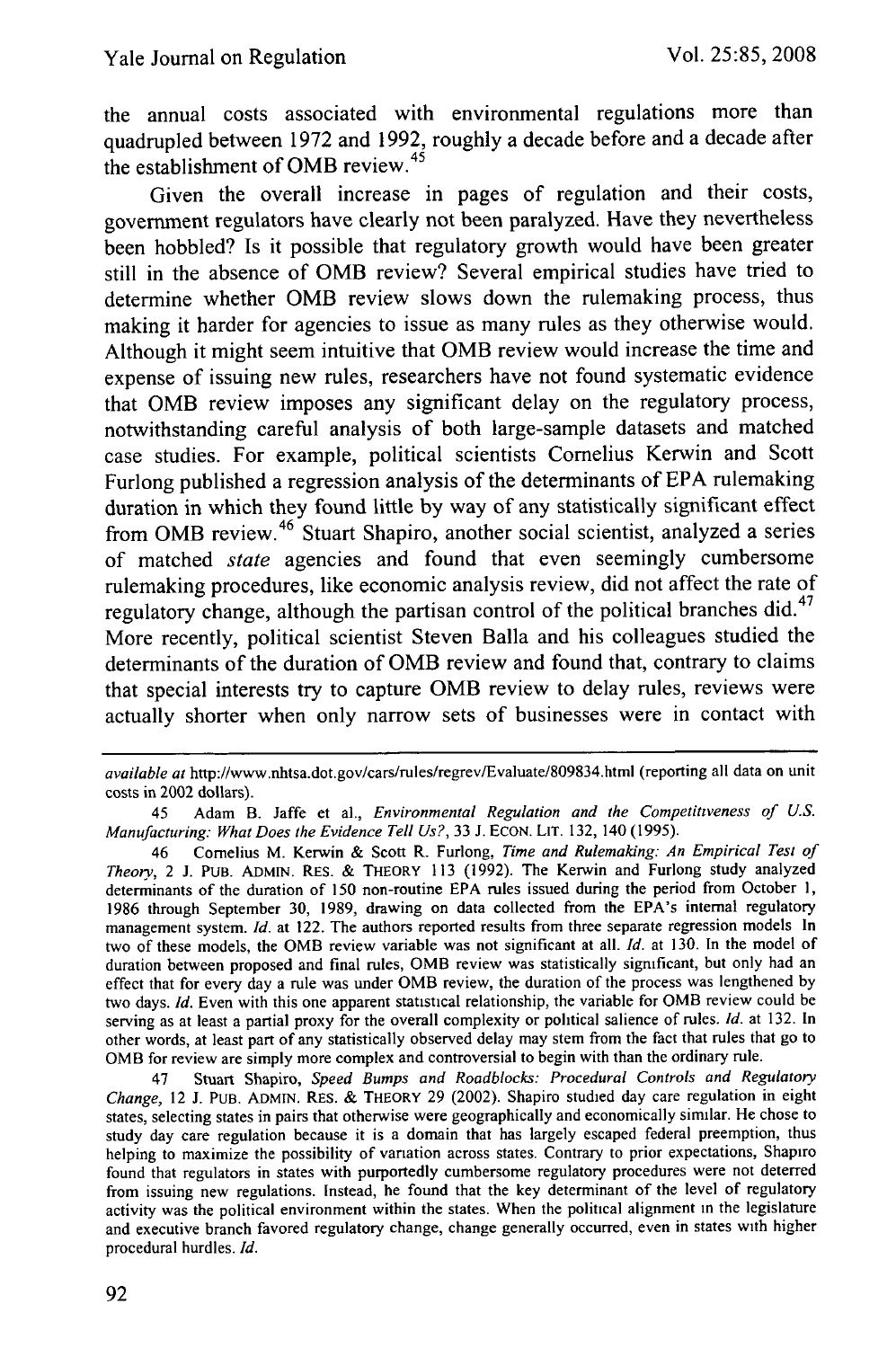**OMB. <sup>48</sup>**To be sure, no broad-based empirical study can rule out that **OMB** review might have the effect of slowing the issuance of an individual rule now and then. The existing work does fail, though, to find clear evidence of any *general* effects consistent with the *general* rhetorical claims made about **OMB**  $s^{c}$  review.<sup>49</sup>

### IV. Explaining the Rhetoric-Reality Divergence

How, then, can the bold rhetoric about E.O. 13,422 and OMB review be reconciled with the stark reality of continued and substantial outflows of regulation from the federal government? Perhaps additional research is needed to uncover the real, but more subtle, effects that procedures like these have on regulatory behavior. Or, perhaps OMB review truly has failed to delay rulemaking so far, but the implementation of E.O. 13,422 will take the administrative process past a tipping point to where rulemaking does finally begin to slow down, if not grind to a standstill. Or perhaps ultimately the rhetoric surrounding E.O. 13,422 and OMB review is just that: rhetoric. <sup>50</sup>

These are all certainly possibilities. But I find more interesting three other possible explanations that might offer theoretical insights about the relationship between administrative procedures and regulatory decisionmaking. The first possibility might be that administrative procedures like **E.O.** 13,422 are epiphenomenal, or at least so highly malleable to make them merely symbolic. That is, rulemaking procedures may look like they impose burdens on agencies, but the real burdens depend entirely on whether or how they are implemented,

<sup>48</sup> Steven J. Balla et al., Outside Participation and OMB Review of Agency Regulations (Apr. 21, 2006) (unpublished paper presented at the annual Midwest Pol. Sci. Ass'n meeting) (on file with the author). The authors examined nearly 2000 OMB reviews undertaken from 2002 through 2004 to determine whether contacts between OMB and outside parties over specific rules tended to correspond with the duration of OMB review of those rules. *Id.* at 6. Based on OMB logs of staff contact with outside parties, the authors reported that contacts took place in only about **7%** of the rules. *Id.* Although reviews where contacts occurred did take longer on average than reviews without any contacts, once other variables were controllz-A for, contacts with business groups were not associated with a lengthening of the OMB review process. As Balla et al. state, "contrary to widely held expectations[,] **...** outside communications do not operate in a way that particularly advantages business firms and trade associations seeking to derail prospective agency regulations." *Id.* at 15.

<sup>49</sup> *See* MATTHEW D. ADLER & ERIC A. POSNER, NEW FOUNDATIONS OF COST-BENEFIT ANALYSIS **87** (2006) (noting that "existing evidence and the political economy of rulemaking call into question the claim that [cost-benefit analysis] produces substantial incremental delay"). In one recent paper, two political scientists report results suggesting that OMB review can "actually speed up agency rulemaking-a finding directly contrary to what ossification theory predicts." Jason W. Yackee & Susan W. Yackee, Is Federal Agency Rulemaking "Ossified?" The Effects of Procedural Constraints on Agency Policymaking 24 (Apr. 14, 2007) (unpublished paper presented at the annual Midwest Pol. Sci. Ass'n meeting) (on file with the author).

<sup>50</sup> *See* CURTIS W. COPELAND, CONG. RESEARCH SERV., REPORT No. RL33862, CHANGES TO THE OMB REGULATORY REVIEW PROCESS BY EXECUTIVE ORDER 13422, at CRS-5 (2007), *available* at http://www.fas.org/sgp/crs/misc/RL33862.pdf (noting that "concerns about the usurpation of congressional standards for rulemaking and unnecessary delay may be exaggerated"); *see also* Stuart Shapiro, *The Role of* Procedural *Controls in OSHA's Ergonomics Rulemaking,* 67 PUB. ADMIN. REV. 688, 697 (2007) (describing the limited, even symbolic, role of various procedural steps in the development of OSHA's ergonomics rule in the 1990s).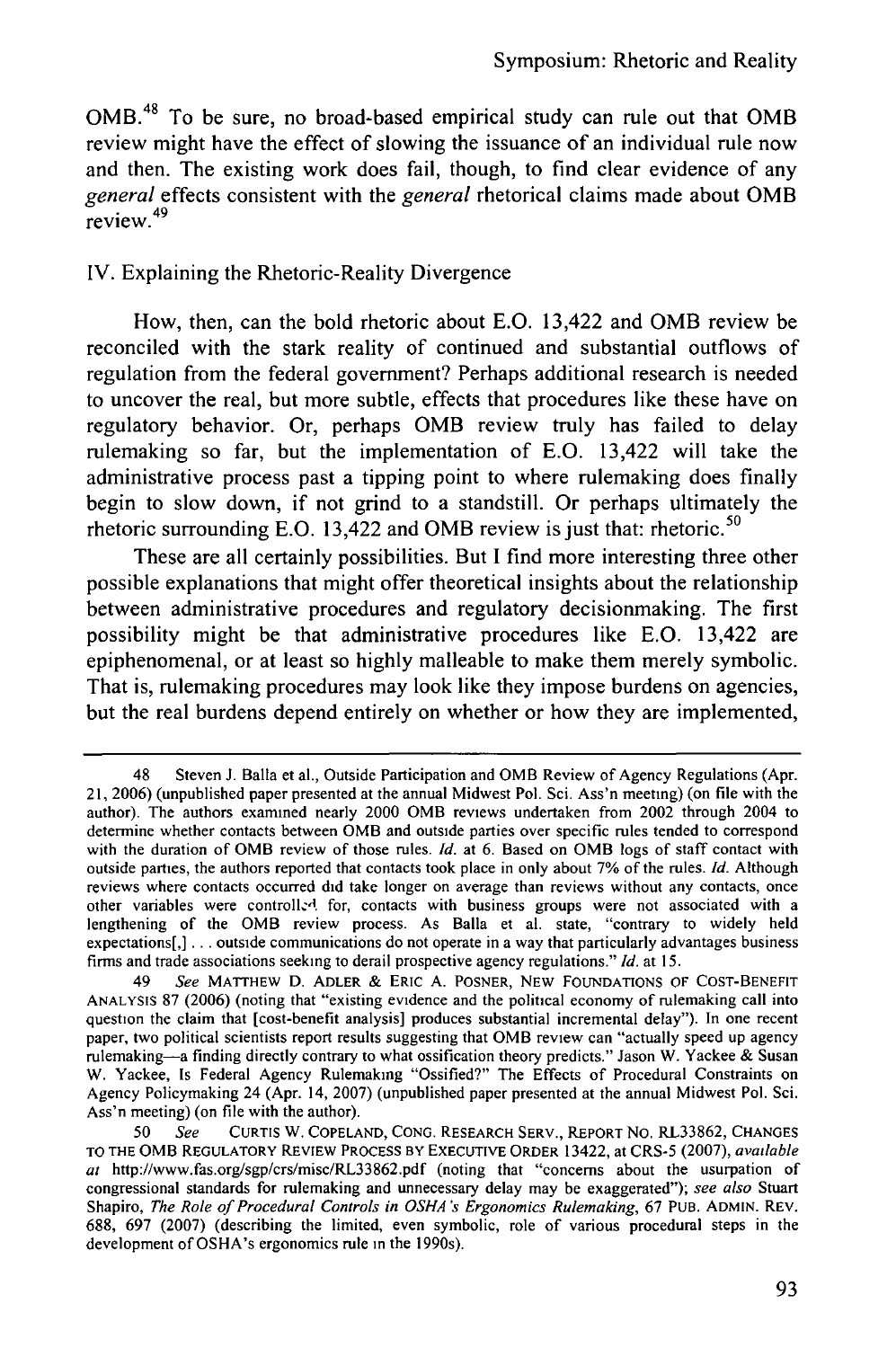not on the existence of procedure *qua* procedure. As a result, an administration that wants to regulate a lot will regulate a lot, and an administration that wants to slow down regulation will slow down regulation, regardless of what procedures are on the books.<sup>51</sup>

A second possible account is that the behavioral effect of a law or procedure is real, rather than illusory, but just simply trivial (at least for certain effects of interest). For example, even if state laws requiring consumers to pay a five-cent deposit for soda bottles and cans reduce roadside litter and increase recycling, it is hard to see that these so-called bottle bills place any meaningful barrier in the way of the purchase of soda, and hence it seems unlikely they would lead to any discernible decline in soda sales in states after these laws are adopted.<sup>52</sup> In a similar vein, some administrative procedures probably have only trivial effects on rulemaking because agencies can satisfy them by publishing boilerplate language in their *Federal Register* notices. If agencies come to satisfy E.O. 13,422's new written problem statement requirement using boilerplate language or by creating check-boxes on a form, the requirement's impact will surely be inconsequential in terms of the pace and cost of rulemaking.

A third possibility is that procedures do have both real and consequential effects, but these effects are drowned out by other behavioral factors moving in the same direction. For instance, on the assumption that Reagan's regulatory review order was truly more burdensome than Clinton's Order,  $53$  the additional burden may not have had much of an effect on agency behavior in an administration where appointees were already less inclined to regulate. If it turned out that agencies issued fewer or less costly rules during the Reagan administration than the Clinton administration, these results may well have stemmed not so much from procedure than from the ideology of the political appointees heading the agencies.

For much the same reason, if other legal rules, professional norms, or political exigencies already are pushing agencies to take benefit-cost analysis seriously—something Cass Sunstein has suggested<sup>54</sup>—then any additional, incremental stringency of a regulatory review order may yield at best only a

<sup>51</sup> Stuart Shapiro has suggested as much, concluding that "the new regulatory procedures [put in place during the Bush-II administration] may either be irrelevant to regulatory outcomes or may be used by future pro-regulatory presidents to achieve their own regulatory goals." Stuart Shapiro, *Presidents and Process: A Comparison of the Regulatory Process Under the Clinton and Bush (43) Administrations* 22 (AEI-Brookings Joint Center for Regulatory Studies, Working Paper No. 06-30, 2006), *available at* http://aei-brookings.org/admin/authorpdfs/redirect-safely.php?ffiame=../pdffiles/ RP06-30\_topost.pdf.

<sup>52</sup> In other words, while a price increase can have real effects on purchasing behavior, it would be hard to imagine the demand for soda is so highly elastic that a five-cent deposit has anything but the most trivial effect on overall sales.

<sup>53</sup> *See supra* note 25. For a further discussion of some of the differences between the Reagan and Clinton Orders, see Steven Croley, *White House Review of Agency Rulemaking" An Empirical Investigation,* 70 U. CHI. L. REv. 821, 827-29, 849-50 (2003).

<sup>54</sup> CASS R. **SUNSTEIN,** THE COST-BENEFIT **STATE** (2002).